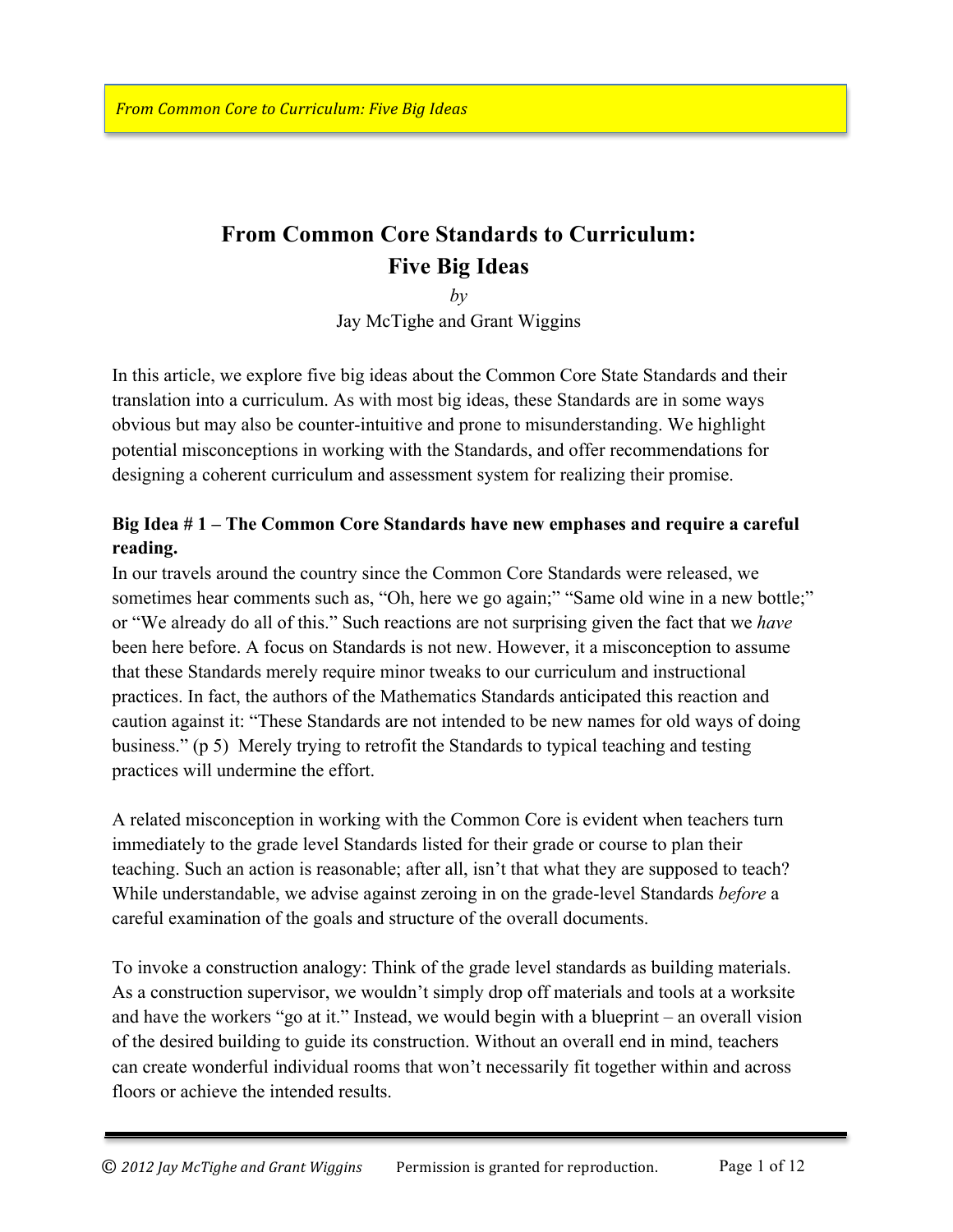The Common Core Standards have been developed with long-term outcomes in mind (e.g., College and Career Anchor Standards in English Language Arts), and their components are intended to work together (e.g., Content *and* Practice Standards in mathematics). This point is highlighted in a recently released publication, *Publishers' Criteria for the Common Core State Standards for Mathematics* (July 2012):

" 'The Standards' refers to all elements of the design – the wording of domain headings, cluster headings, and individual statements; the text of the grade level introductions and high school category descriptions; the placement of the standards for mathematical practice at each grade level. The pieces are designed to fit together, and the standards document fits them together, presenting a coherent whole where the connections within grades and the flows of ideas across grades..."

It is imperative that educators understand the intent and structure of the Standards in order to work with them most effectively. Accordingly, we recommend that schools set the expectation and schedule the time for staff to read and discuss the Standards, beginning with the "front matter," *not* the grade-level Standards. We also recommend that staff reading and discussion be guided by an essential question: *What are the new distinctions in these Standards and what do they mean for our practice?* Since the Standards are complex texts and demand a "close" reading, we recommend that staff carefully examine the table of contents and the organizational structure; the headers (e.g., Design Considerations; What is Not Covered, etc.), the components (e.g., Anchor Standards and Foundational Skills for ELA; Standards for Mathematical Practice), and the Appendices (ELA).

Following a thorough reading of these introductory sections, discuss the changing instructional emphases called for by the Standards and their implications. For example, the ELA Standards demand a greater balance between reading informational and literary texts, and stress the use of text-based evidence to support argumentation in writing and speaking. The Mathematics Standards accentuate the focus on a smaller set of conceptually larger ideas that spiral across the grades (as opposed to simply "covering" numerous skills) with an emphasis on meaningful application using the Practices.

We cannot overemphasize the value of taking the time to collaboratively examine the Standards in this way. Failure to understand the Standards and adjust practices accordingly will likely result in "same old, same old" teaching with only superficial connections to the grade level Standards. In that case, their promise to enhance student performance will not be realized.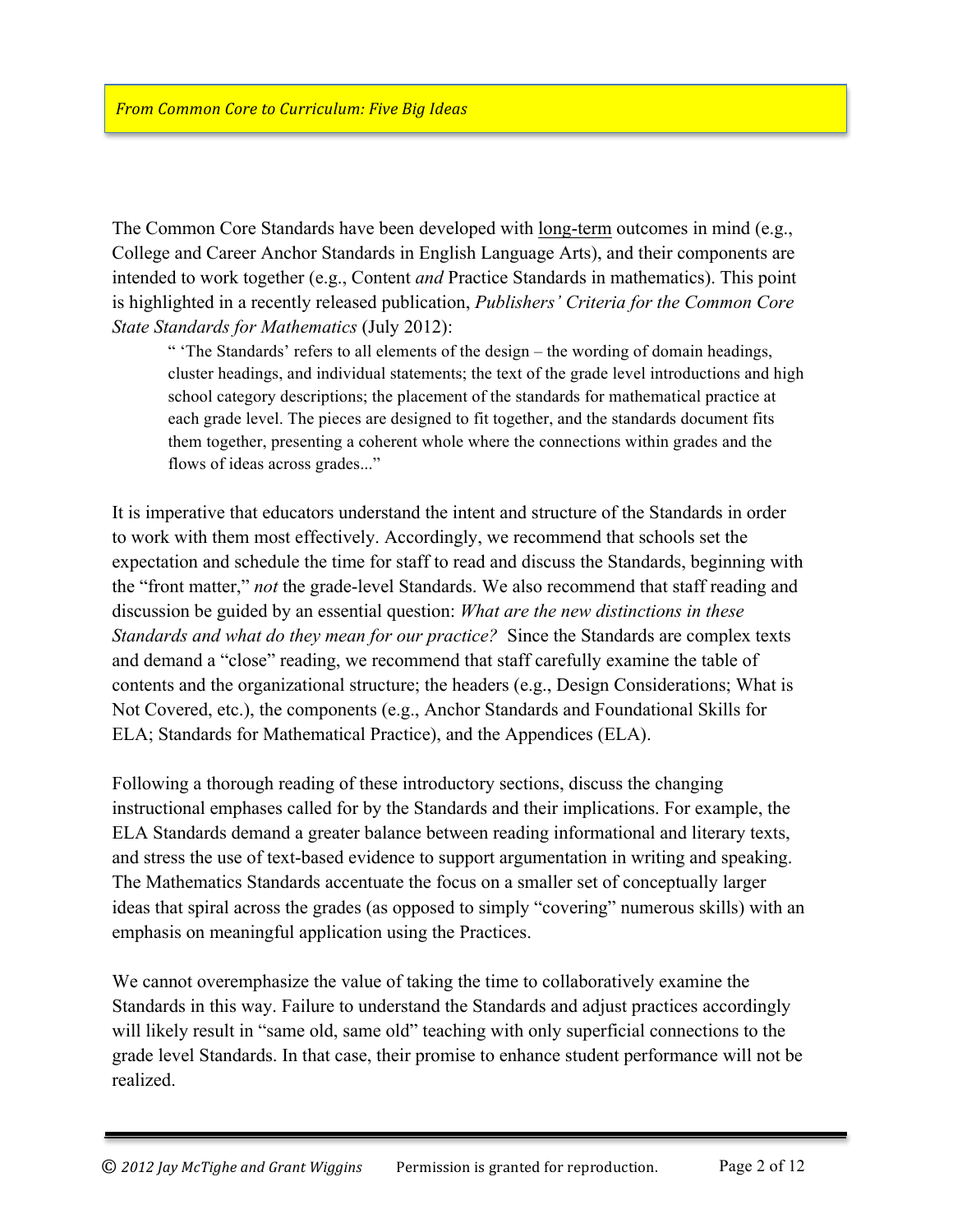#### **Big Idea # 2 – Standards are not curriculum.**

A Standard is an outcome, not a claim about how to achieve an outcome (i.e. a curriculum). Thus, the Introduction to the Common Core State Standards (CCSS) for Mathematics states: "These Standards do not dictate curriculum or teaching methods" (p 5). A similar reminder is found in the ELA Standards: "The Standards define what all students are expected to know and be able to do, not how teachers should teach. For instance, the use of play with young children is not specified by the Standards, but it is welcome as a valuable activity in its own right and as a way to help students meet the expectations in this document… The Standards must therefore be complemented by a well-developed, content-rich curriculum consistent with the expectations laid out in this document." (p 6)

Indeed, these statements highlight the intent of *any* set of Standards; i.e., they focus on outcomes, not curriculum or instruction. The implication is clear – educators must translate the Standards into an engaging and effective curriculum. So, what is the proper relationship between the Standards and curriculum? Consider another analogy with home building and renovation: The standards are like the building code. Architects and builders must attend to them but they are *not* the purpose of the design. The house to be built or renovated is designed to meet the needs of the client in a functional and pleasing manner – while also meeting the building code along the way.

Similarly, while curriculum and instruction must address established Standards, we always want to keep the long-term educational ends in mind – the development of important capabilities in the learner as a result of engaging and effective work. In other words, a curriculum works with the Standards to frame optimal learning experiences. To shift analogies, the Standards are more like the ingredients in a recipe than the final meal; they are more like the rules of the game rather than a strategy for succeeding at the game.

So then, what *is* a curriculum? In research for our initial book, *Understanding by Design®* (Wiggins and McTighe, 1998), we uncovered 83 different definitions or connotations for the word, curriculum, in the educational literature! Such a variety of meanings confer an unhelpful ambiguity on the challenge of moving from Standards to curriculum. Worse, most definitions focus on inputs, not outputs – what will be "covered" rather than a plan for what learners should be able to accomplish with learned content. This is a core misunderstanding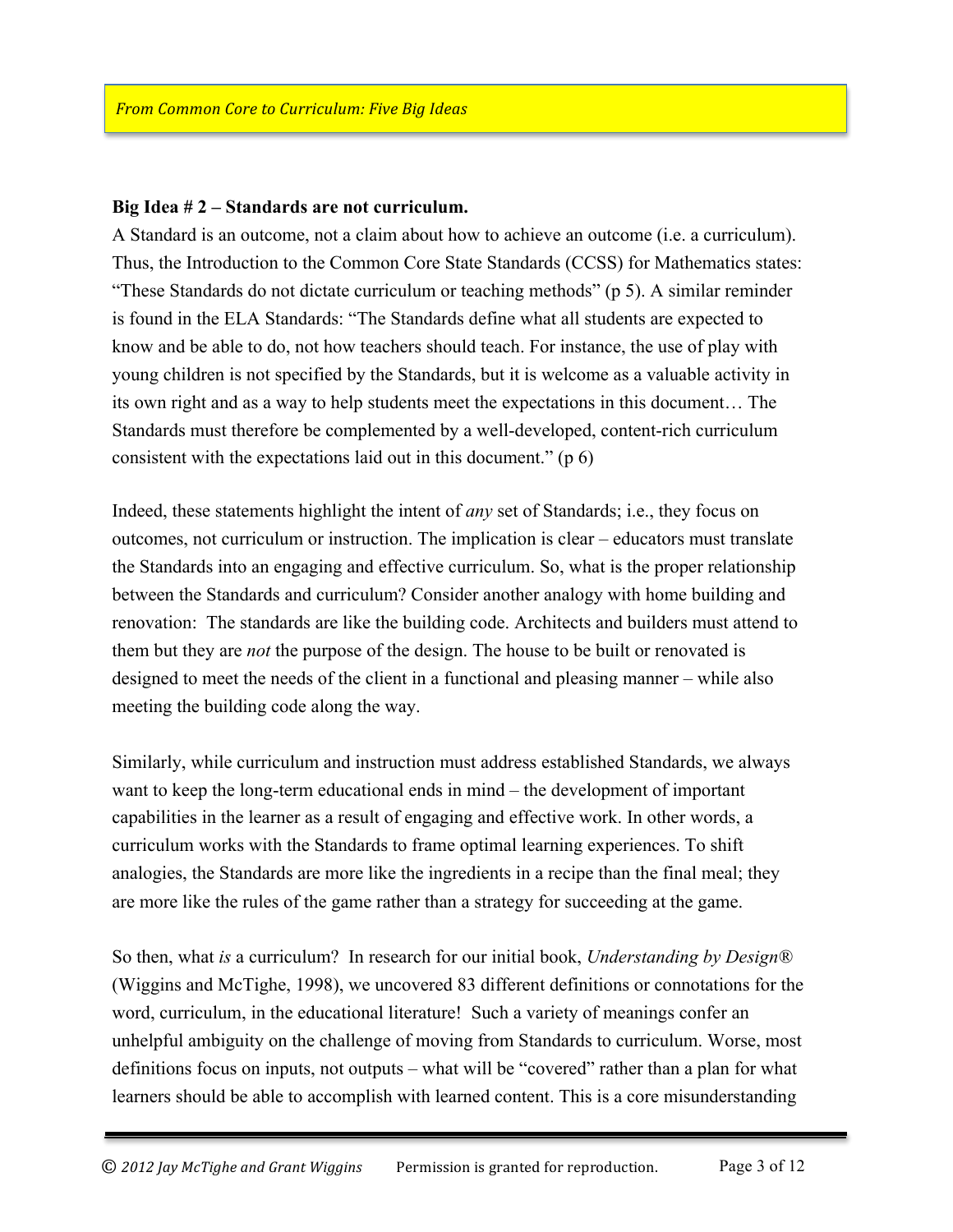in our field. Marching through a list of topics or skills cannot be a "guaranteed and viable" way to ever yield the sophisticated outcomes that the Standards envision.

The ELA Standards underscore this idea clearly by framing everything around "anchor standards," all of which highlight complex abilities and performances that students should master for college and workplace readiness. The Mathematics Standards' emphasis on the need to weave the Content and Practice Standards together in a curriculum makes the same point.

## **Big Idea # 3 – Standards need to be "unpacked."**

As suggested above, the first step in translating the Common Core Standards into engaging and outcome-focused curriculum involves a careful reading of the documents in order to insure clarity about the end results and an understanding of how the pieces fit together. This idea is not new. Over the years, we have suggested various ways of unpacking standards in conjunction with our work with the *Understanding by Design* framework®. (See, for example, Wiggins and McTighe 2011, 2012).

When working with the Common Core, we recommend that educators "unpack" them into four broad categories – 1) Long term Transfer Goals, 2) Overarching Understandings, 3) Overarching Essential Questions, and 4) a set of recurring Cornerstone Tasks.

The first category, Transfer Goals, identifies the effective *uses* of content understanding, knowledge, and skill that we seek in the long run; i.e., what we want students to be able *to do* when they confront new challenges – both in and outside of school. They reflect the ultimate goals, the reason we teach specific knowledge and skills. Unlike earlier generations of standards where transfer goals were implicit at best, the Common Core Standards have made them more overt. Indeed, the College and Career Anchor Standards in ELA specify long-term transfer goals, while the Mathematics Standards strongly suggest a goal such as, *Students will be able to use the mathematics they know to solve "messy," never-seen-before problems using effective mathematical reasoning.*

The second and third unpacking categories – overarching Understandings and Essential Questions – are like two sides of a coin. The Understandings state what skilled performers will need in order to effectively transfer their learning to new situations, while explorations of the Essential Questions engage learners in making meaning and deepening their understandings.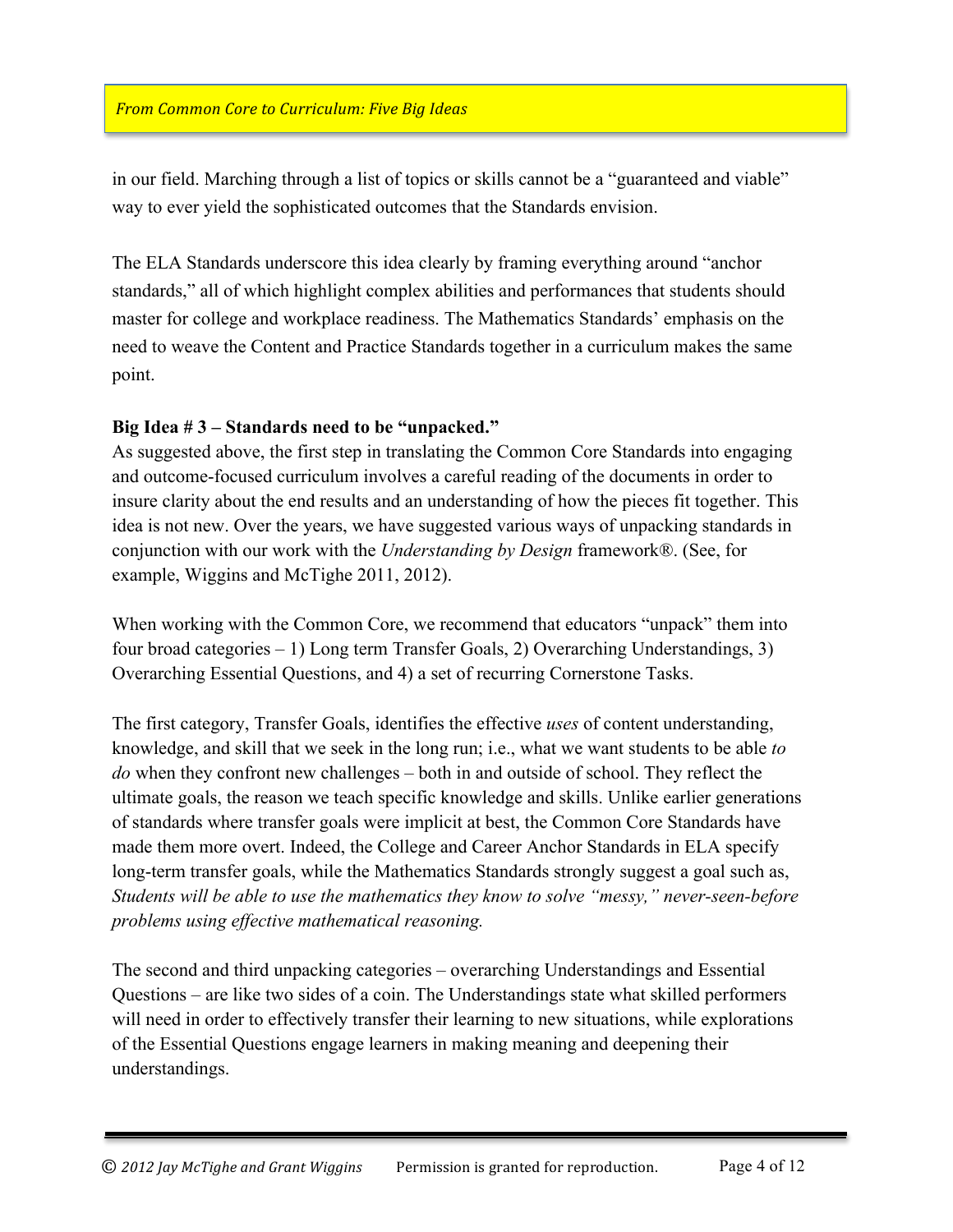|                                         | <b>Overarching Understandings</b>                                                                                                                                                          | <b>Overarching Essential</b><br><b>Questions</b>                                                                                                    |
|-----------------------------------------|--------------------------------------------------------------------------------------------------------------------------------------------------------------------------------------------|-----------------------------------------------------------------------------------------------------------------------------------------------------|
| Mathematical<br>Modeling                | • Mathematicians create models to<br>interpret and predict the behavior of<br>real world phenomena.<br>• Mathematical models have limits and<br>sometimes they distort or<br>misrepresent. | • How can we best model this<br>(real world phenomena)?<br>• What are the limits of this<br>model?<br>• How reliable are its<br><i>predictions?</i> |
| Determining<br>Central Ideas<br>in Text | • Writers don't always say things<br>directly or literally; sometimes they<br>convey their ideas indirectly (e.g.,<br>metaphor, satire, irony).                                            | • What is this text really about?<br>$(e.g.$ theme, main idea, moral)<br>• How do you "read between"<br>the<br>$lines?$ "                           |

Here are examples for Mathematics and English Language Arts, respectively:

The term *overarching* conveys the idea that these understandings and questions are not limited to a single grade or topic. On the contrary, it is expected that they be addressed across the grades with application to varied topics, problems, texts and contexts.

The fourth category, Cornerstone Tasks, are curriculum-embedded tasks that are intended to engage students in applying their knowledge and skills in an authentic and relevant context. Like a cornerstone anchors a building, these tasks are meant to anchor the curriculum around the most important performances that we want learners to be able to do (on their own) with acquired content knowledge and skills. Since these tasks are set in realistic contexts, they offer the natural vehicle for integrating the so-called 21st century skills (e.g., creativity, technology use, teamwork) with subject area content knowledge and skills. They honor the intent of the Standards, within and across subject areas, instead of emphasizing only the content measured more narrowly on external accountability tests. These rich tasks can be used as meaningful learning experiences as well as for formative and summative purposes.

Cornerstone tasks are designed to recur across the grades, progressing from simpler to more sophisticated; from those that are heavily scaffolded toward ones requiring autonomous performance. Accordingly, they enable both educators *and* learners to track performance and document the fact that students are getting progressively better at *using* content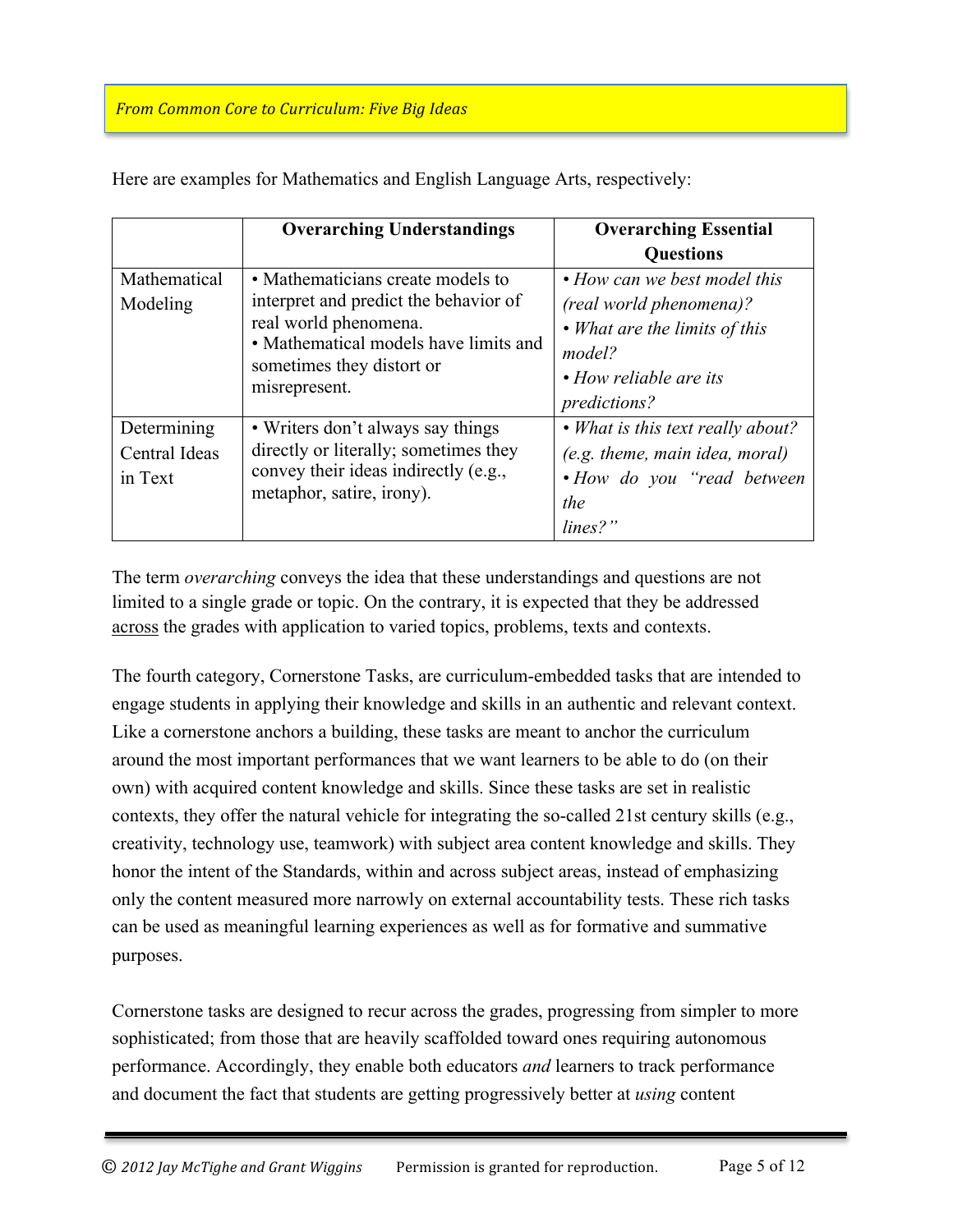knowledge and skills in worthy performances. Like the game in athletics or the play in theater, teachers teach toward these tasks without apology.

The four categories that we recommend are initially unpacked at the "macro," or program, level to establish the equivalent of a curriculum blueprint. More specific course and grade level curriculum maps are then derived from backward from them, just as rooms in a building are constructed using the architect's blueprint as a guide. Practically speaking, this macro level work is best undertaken at the state, regional or district levels by teams of content experts and experienced teachers. Currently two states, Massachusetts and Pennsylvania, have assembled teams of content experts to unpack their Common Core state standards in this very manner, and the Next Generation Arts Standards, presently in development, are using this same construct to frame the Standards from the start!

While we strongly advocate this type of unpacking and have witnessed its benefits, we have also seen the process become way too narrow and granular when applied at the "micro" level. Thus, we concur with the important cautionary note offered by the Kansas Department of Education about a misapplication of Standards unpacking:

"'Unpacking' often results in a checklist of discrete skills and a fostering of skill-and-drill instruction that can fragment and isolate student learning in such a way that conceptual understanding, higher order thinking, cohesion, and synergy are made more difficult. Too often, the process of 'unpacking" is engaged in an attempt to isolate the specific foundational or prerequisite skills necessary to be successful with the ideas conveyed by the overall standard and is a common precursor to test preparation and reductive teaching. Although this process may be important work in some instances and can certainly be enlightening, it also poses substantial problems if those completing the work never take the time to examine the synergy that can be created when those foundational or prerequisite skills are reassembled into a cohesive whole. Metaphorically speaking, 'unpacking' often leads educators to concentrate on the trees at the expense of the forest."

# **Big Idea # 4 – A coherent curriculum is mapped backwards from desired performances.**

The key to avoiding an overly-discrete and fragmented curriculum is to design backward from complex performances that require content. A return to the linguistic roots of "curriculum" reveals the wisdom in this outcome-focused view. The Latin meaning of the term is a "course to be run." This original connotation helpfully suggests that we should think of a curriculum as the pathway toward a destination. As mentioned above, our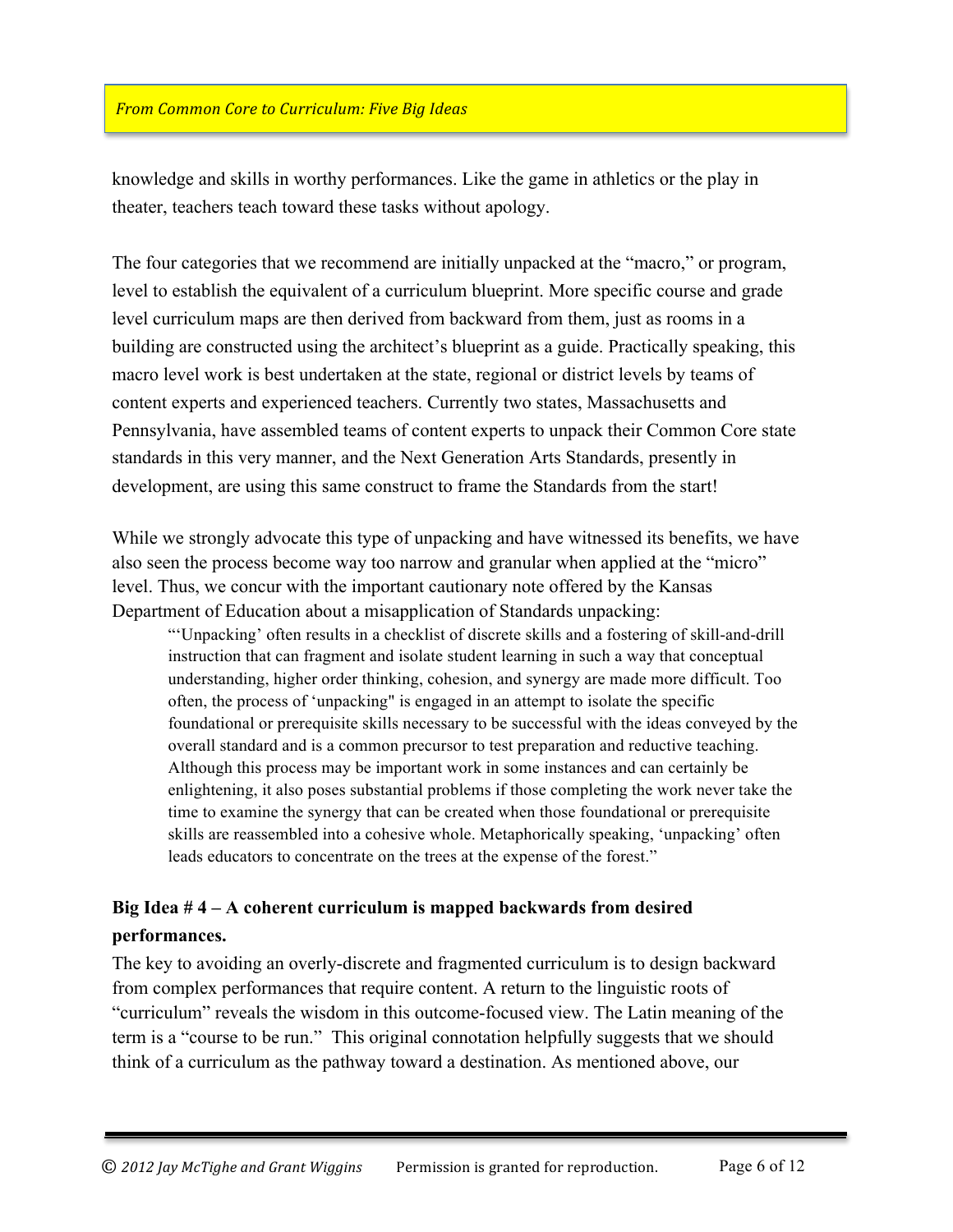conception is that curriculum should be framed and developed in terms of worthy *outputs*; i.e., desired performances by the learner, not simply as a listing of content *inputs*.

This is not a new idea. Ralph Tyler made this very point more than 60 years ago (Tyler, 1949). He proposed a curriculum development method involving a matrix of content and process components that would guide teachers in meshing these two elements into effective performance-based learning. As Tyler points out, the "purpose of a statement of objectives is to indicate the kinds of changes in the student to be brought about… Hence it is clear that a statement of objectives in terms of content headings… is not a satisfactory basis for guiding the further development of the curriculum." Indeed, the Mathematics Standards recommend just such an approach:

"The Standards for Mathematical Practice describe ways in which developing student practitioners of the discipline of mathematics increasingly ought to engage with the subject matter as they grow in mathematical maturity and expertise throughout the elementary, middle and high school years. Designers of curricula, assessments, and professional development should all attend to the need to connect the mathematical practices to mathematical content in mathematics instruction." (p 8)

Thus, the first question for curriculum writers is not: *What will we teach and when should we teach it?* Rather the initial question for curriculum development must be goal focused: *Having learned key content, what will students be able to do with it?*

Our long-standing contention applies unequivocally to the Common Core Standards as well as to other Standards: The ultimate aim of a curriculum is independent transfer; i.e., for students to be able to employ their learning, autonomously and thoughtfully, to varied complex situations, inside and outside of school. Lacking the capacity to independently apply their learning, a student will be neither college nor workplace ready.

The ELA Standards make this point plainly in their characterization of the capacities of the literate individual:

"They demonstrate independence. Students can, without significant scaffolding, comprehend and evaluate complex texts across a range of types and disciplines, and they can construct effective arguments and convey intricate or multifaceted information… Students adapt their communication in relation to audience, task, purpose, and discipline. Likewise, students are able independently to discern a speaker's key points, request clarification, and ask relevant questions... Without prompting, they demonstrate command of standard English and acquire and use a wide-ranging vocabulary. More broadly, they become self-directed learners, effectively seeking out and using resources to assist them, including teachers, peers, and print and digital reference materials." (p. 7)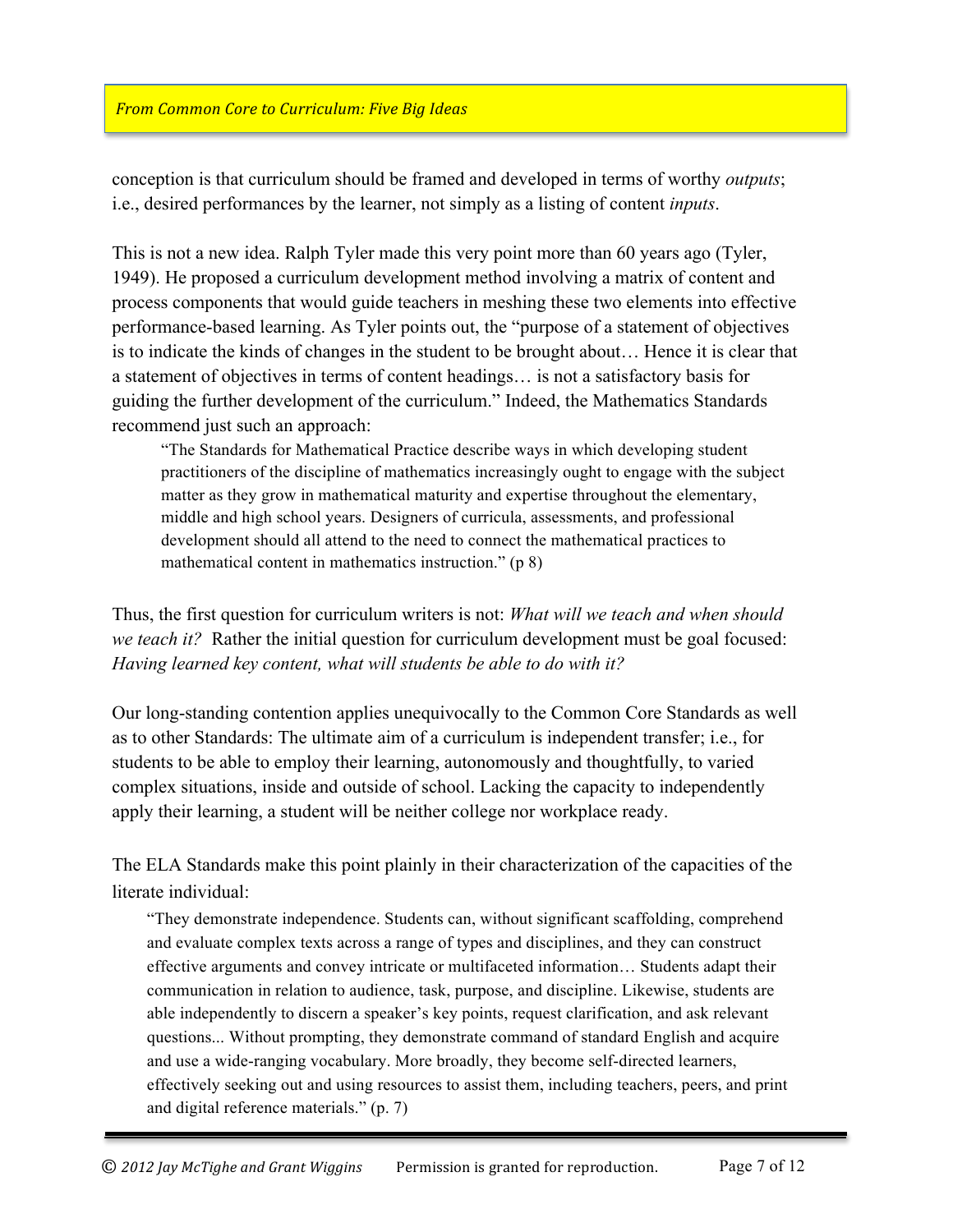These points underscore a potential misunderstanding resulting from a *superficial* reading of the Standards documents (especially in Mathematics). One could simply parcel out lists of discrete grade-level standards and topics along a calendar while completely ignoring the long-term goal of transfer. A curriculum envisioned and enacted as a set of maps of content and skill coverage will simply not, by itself, develop a student's increasingly autonomous capacity to *use* learned content effectively to address complex tasks and problems*.* Such traditional scope-and-sequencing of curriculum reinforces a "coverage" mentality and reveals a misconception; i.e., that teaching bits of content in a logical and specified order will somehow add up to the desired achievements called for in the Standards.

A related misconception is evident when teachers assume that the Standards prescribe the instructional sequence and pacing. Not so! To assume that the layout of the documents imply an instructional chronology is as flawed as thinking that since a dictionary is helpfully organized from A to Z, that vocabulary should therefore be taught in alphabetical order. While the grade-level Standards are certainly not arbitrary and reflect natural long-term "learning progressions," a rigid sequence within each grade level was never intended. The authors of the Common Core Mathematics Standards explicitly call attention to this misconception and warn against it:

"For example, just because topic A appears before topic B in the standards for a given grade, it does not necessarily mean that topic A must be taught before topic B. A teacher might prefer to teach topic B before topic A, or might choose to highlight connections by teaching topic A and topic B at the same time. Or, a teacher might prefer to teach a topic of his or her own choosing that leads, as a byproduct, to students reaching the standards for topics A and B." (p. 5)

The implications of these points are critical not only for curriculum mapping but for the very nature of instructional practice. Consider this advice from a non-academic source – the United States Soccer Coaches Federation. In *Best Practices for Coaching Soccer in The U.S.,*  the Federation recommends a change in the soccer "curriculum" of practice:

"When conducting training sessions, there needs to be a greater reliance on game oriented training that is player centered and enables players to explore and arrive at solutions while they play. This is in contrast to the 'coach centered' training that has been the mainstay of coaching methodology over the years. 'Game centered training' implies that the primary training environment is the game as opposed to training players in 'drill' type environments. This is not to say that there is not a time for a more 'direct' approach to coaching. At times, players need more guidance and direction as they are developing. However, if the goal is to develop creative players who have the abilities to solve problems, and interpret game situations by themselves, a 'guided discovery' approach needs to be employed." (pp. 62-64)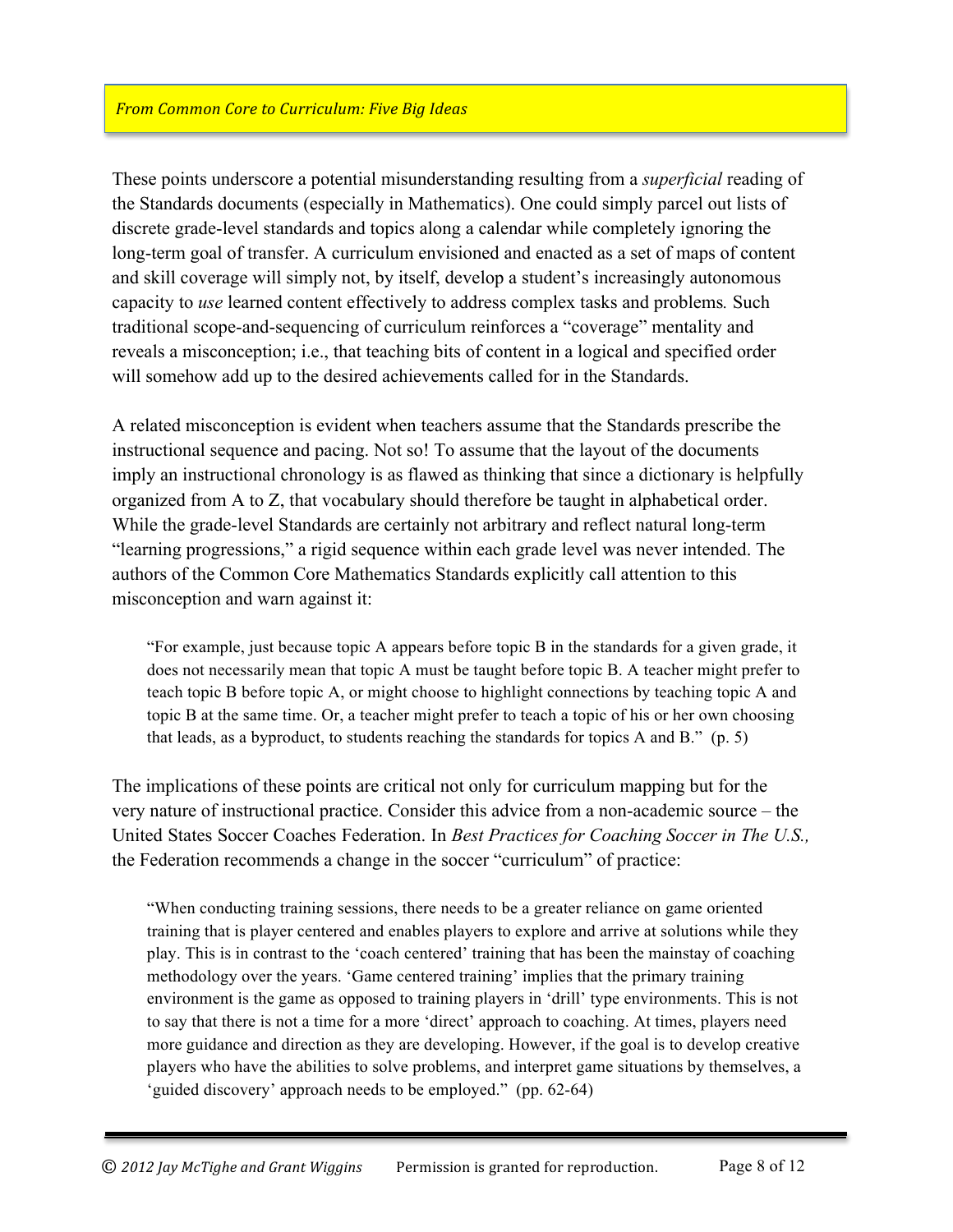We propose that this recommendation applies equally to teachers of academics as to coaches of soccer. In other words, if we want students to be able to apply their learning via autonomous performance, we need to design our curriculum backward from that goal. Metaphorically speaking, then, educators need to ask, what is the "game" we expect students to be able to play with skill and flexibility? In other words, we need clarity and consensus about the *point* of content learning – *independent* transfer. Then, we can build the curriculum pathway backward with those worthy performances in mind.

To design a school curriculum backward from the goal of autonomous transfer requires a deliberate and transparent plan for helping the student rely less and less on teacher handholding and scaffolds. After all, transfer is about *independent* performance in context. You can only be said to have fully understood and applied your learning if you can do it without someone telling you what to do. In the real world, no teacher is there to direct and remind you about which lesson to plug in here or what strategy fits there; transfer is about intelligently and effectively drawing from your repertoire, independently, to handle new situations on your own. Accordingly, we should see an increase, by design, in problem- and project-based learning, small-group inquiries, Socratic Seminars, and independent studies as learners progress through the curriculum across the grades.

Our point here is straightforward: if a curriculum simply marches through lists of content knowledge and skills without attending to the concomitant goal of cultivating independent performance, high-schoolers will remain as dependent on teacher directions and step-bystep guidance as  $4<sup>th</sup>$  graders currently are. The resulting graduates will be unprepared for the demands of college and the workplace.

## **Big Idea #5 – The Standards come to life through the assessments.**

A prevalent misconception about standards in general is that they simply specify learning goals to be achieved. A more complete and accurate conception, in line with the colloquial meaning of the term, recognizes that standards also refer to the desired *qualities* of student work and the degree of *rigor* that must be assessed and achieved.

Think about what we mean when we talk about "high standards" in athletics, music or business: we refer to the quality of outcomes, not the inputs. We ask if work is up to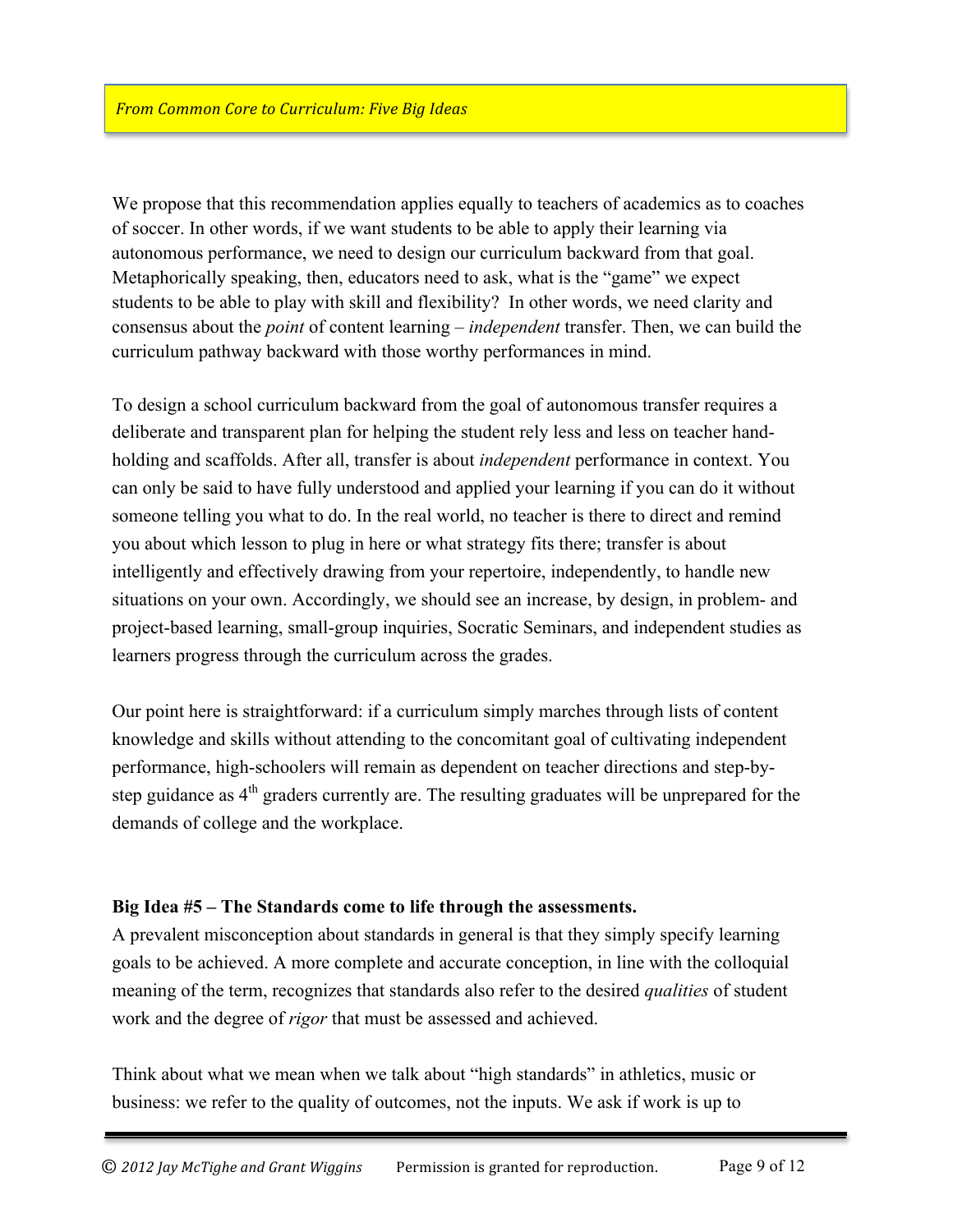standard, not whether we "covered" such standards as teachers. In this sense, the standards are at their core a set of criteria for building and testing local *assessment*. They tell where we must look and what we must look for to determine if student work is up to standard. Such information is crucial to guide local assessments and insure that these are validly anchored against national standards.

Ironically (and unfortunately), this important point is not made in the main body of the ELA Common Core Standards but in Appendices B and C. These Appendices are arguably the most important sections of the ELA Standards because there the authors describe the degree of text difficulty that students must be able to handle, the features that need to be evident in student writing, and the kinds of performance tasks that will provide the needed evidence. Accompanying samples of scored work illustrate the qualities of performance that must be attained to meet the Standards.

This performance-based conception of Standards lies at the heart of what is needed to translate the Common Core into a robust curriculum and assessment system. The curriculum and related instruction must be *designed backward* from an analysis of standards-based assessments; i.e., worthy performance tasks anchored by rigorous rubrics and annotated work samples. We predict that the alternative – a curriculum mapped in a typical scope and sequence based on grade-level content specifications – will encourage a curriculum of disconnected "coverage" and make it more likely that people will simply retrofit the new language to the old way of doing business.

Thus, our proposal reflects the essence of backward design: Conceptualize and construct the curriculum back from sophisticated "cornerstone" tasks, reflecting the performances that the Common Core Standards demand of graduates. Indeed, the whole point of Anchor Standards in ELA and the Practices in Mathematics is to establish the genres of performance (e.g., argumentation in writing and speaking, and solving problems set in real-world contexts) that must *recur* across the grades in order to develop the capacities needed for success in higher education and the workplace.

Our recommendation to construct curriculum around assessments may lead to a related misunderstanding; i.e., that we need to assess *each* grade-level Standard in isolation, one by one.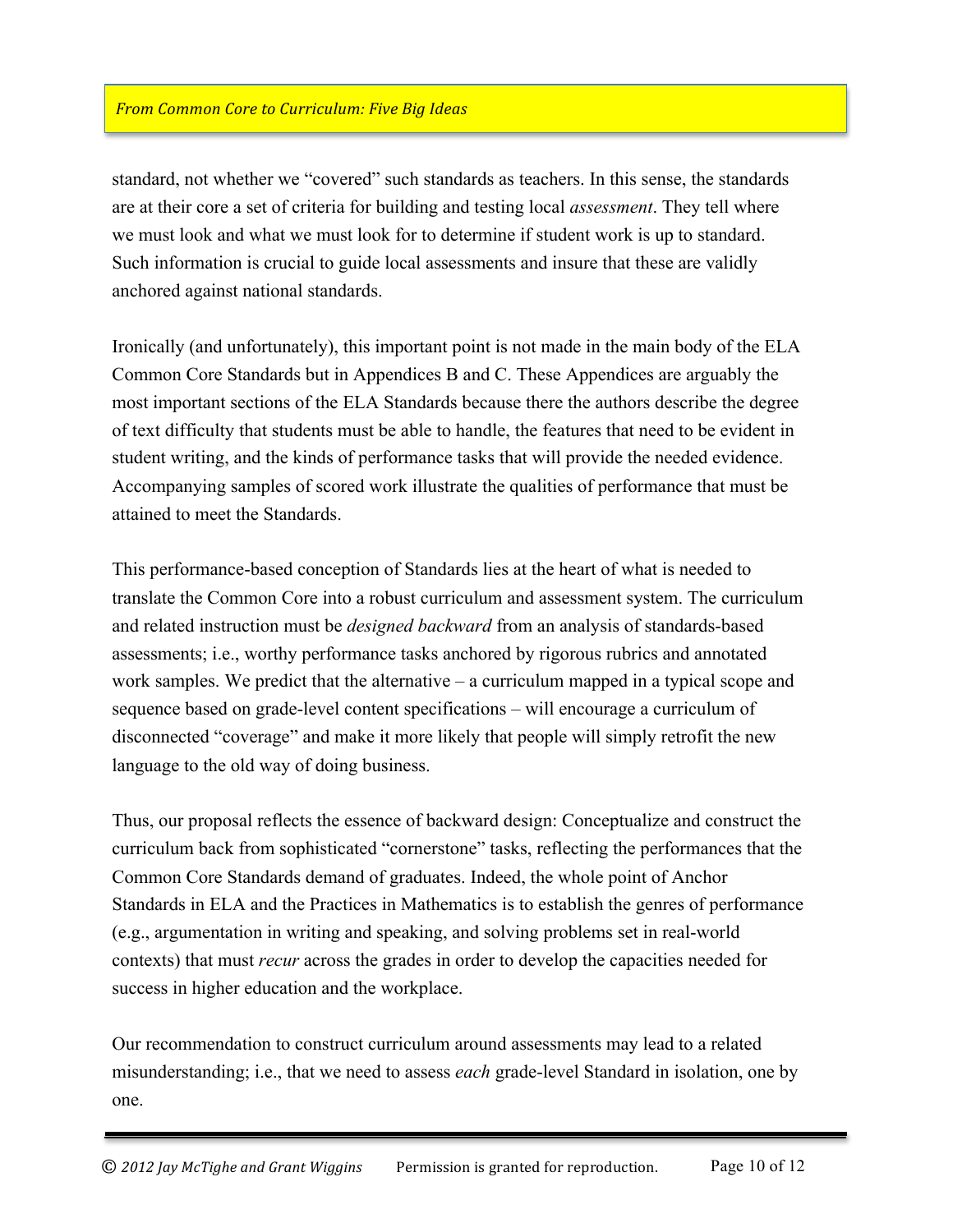We think that this view is due in part to the layout of grade-level Standards and to the look and feel of traditional standardized tests, in which very discrete objectives are the subject of most test items. This confuses means and ends; it conflates the "drill" with the "game." The authors of the Common Core E/LA Standards wisely anticipated this misconception and they caution against it: "While the Standards delineate specific expectations in reading, writing, speaking, listening, and language, each standard need not be a separate focus for instruction and assessment. Often, several standards can be addressed by a single rich task." (p 5)

In sum, moving from Standards to curriculum requires careful reading and thoughtful interpretation to avoid the predictable misunderstandings noted above, while building the curriculum backward from worthy tasks offers the pathway to the performances envisioned by the Common Core.

#### **References**

Kansas State Department of Education. (2011) "A Cautionary Note about Unpacking, Unwrapping, and/or Deconstructing the Kansas Common Core Standards." Available at www.ksde.org/kscommoncore

National Governors Association Center for Best Practices, Council of Chief State School Officers (2010). *Common Core State Standards for English Language Arts & Literacy in History/Social Studies, Science, and Technical Subjects.* Washington D.C.: National Governors Association Center for Best Practices, Council of Chief State School Officers.

National Governors Association Center for Best Practices, Council of Chief State School Officers (2010). *Common Core State Standards for Mathematics.* Washington D.C.: National Governors Association Center for Best Practices, Council of Chief State School **Officers** 

National Governors Association Center for Best Practices, Council of Chief State School Officers (2012). *K–8 Publishers' Criteria for the Common Core State Standards for Mathematics.* Washington D.C.: National Governors Association Center for Best Practices, Council of Chief State School Officers.

Tyler, R. (1949) *Basic Principles of Curriculum and Instruction.* Chicago, IL: University of Chicago Press.